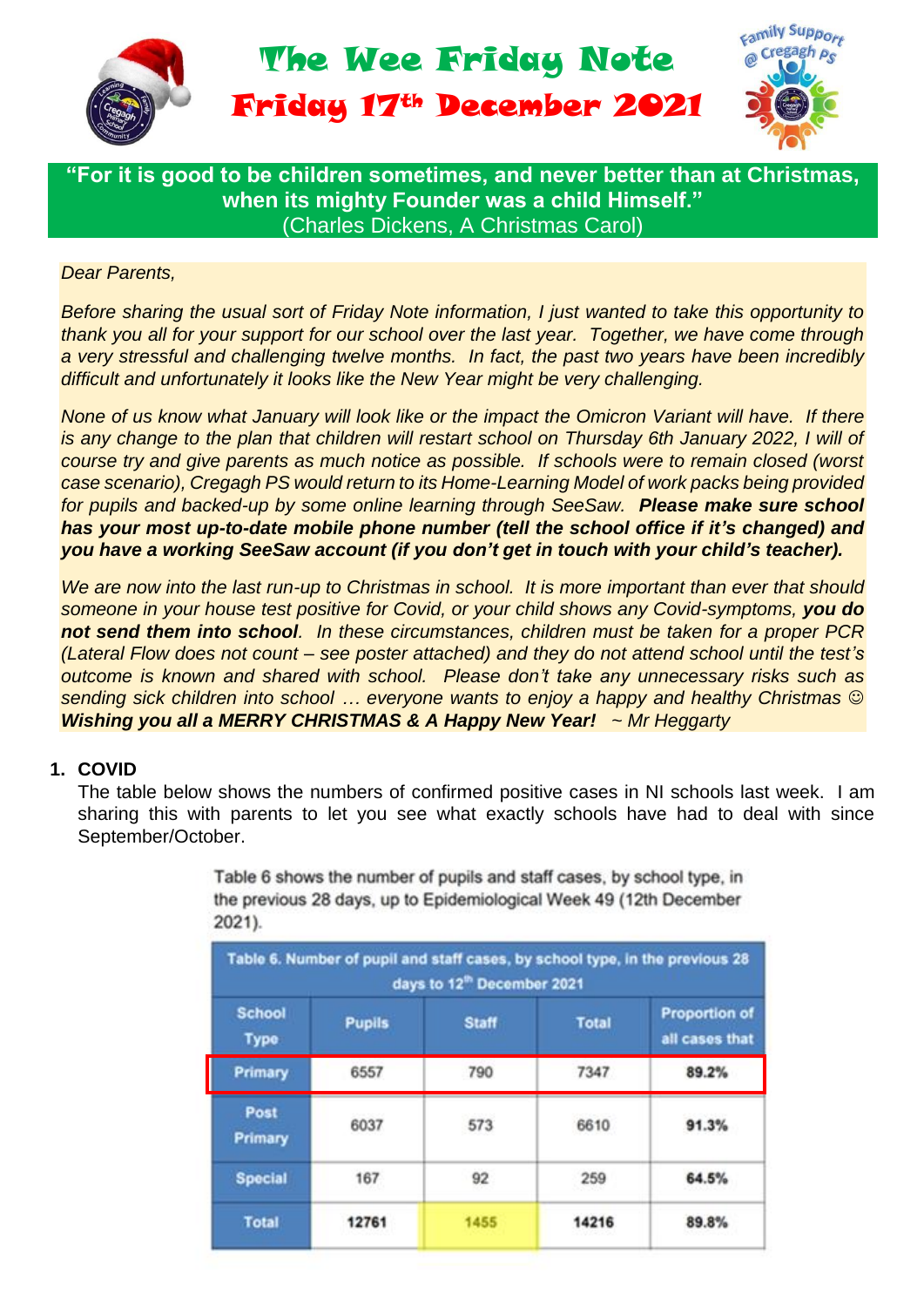# **Please remember NOW and for JANUARY ….**

- a) Parents should **not** send a child who is considered a close contact into school. (A close contact is someone who lives in the same house as someone who has tested positive **and/or** someone who is contacted directly by PHA)
- b) If a child is a close contact, parents should arrange for a PCR test on day 2 of being off school (and another on day 8 if the day 2 test was negative & the child had returned to school following their day 2 negative result). Some parents may choose whole-household isolation if someone in their home tests positive. This is what used to happen before the summer. Like most other schools, we have found that quite a few children go on to test positive in between Day 2 and Day 8. This is why I have requested parents seriously consider keeping children off between Day 2 and Day 8 PCRs. This DE policy of children returning to school in between tests makes no sense and has proven to be disastrous: improving school attendance but spreading Covid around schools, which ultimately reduces school attendance in the long-term.
- c) LFTs are not as reliable as PCRs usually because it's difficult to get good samples from children and lateral flow tests are not as sensitive as the proper PCR.
- d) If a parent doesn't keep their close contact child off school or refuses to get their close contact child tested, they must understand that they are increasing the risk of spreading Covid to other children and adults.
- e) **BE COVID ALERT: new persistent cough // high temperature 37.7**o <sup>c</sup> **+ // loss of smell or taste**
- f) *Please be patient with school!* We are all fed up and exhausted dealing with Covid and its consequences – just like you parents! School staff are dealing with the same issues as our school families are: regularly taking children for tests, managing children isolating, children missing school, etc.
- **2. Aldo the Magician** Aldo the Magician will be in school on Tuesday 21<sup>st</sup> December, putting on multiple magic shows for each class to enjoy. **If parents wish to make a £1 voluntary donation towards the cost of school doing this it would be appreciated**, as we have had limited opportunities to raise any significant amounts of school fund over 2021.

# DATES FOR YOUR DIARY

| Monday 20 <sup>th</sup> December                        | P1-3 visit to Strand Cinema for Christmas movie                                                                                                                                                                                                                      |  |  |
|---------------------------------------------------------|----------------------------------------------------------------------------------------------------------------------------------------------------------------------------------------------------------------------------------------------------------------------|--|--|
| Tuesday 21 December                                     | Christmas Magic Show for each class with The Amazing Aldo. If<br>parents wish to make a £1 voluntary donation towards the cost of<br>school doing this, it would be appreciated. However, school does<br>understand many families are finding things 'tight' $\odot$ |  |  |
| Wednesday 22 <sup>nd</sup> December                     | Last day of first full term. *** Uniform free day***                                                                                                                                                                                                                 |  |  |
| Thursday 23rd December-<br><b>Wednesday 5th January</b> | 12noon finish (no dinners or lunches)<br>Christmas holidays (10 school days inclusive)                                                                                                                                                                               |  |  |
| Thursday 6 <sup>th</sup> January 2022                   | New spring term begins                                                                                                                                                                                                                                               |  |  |